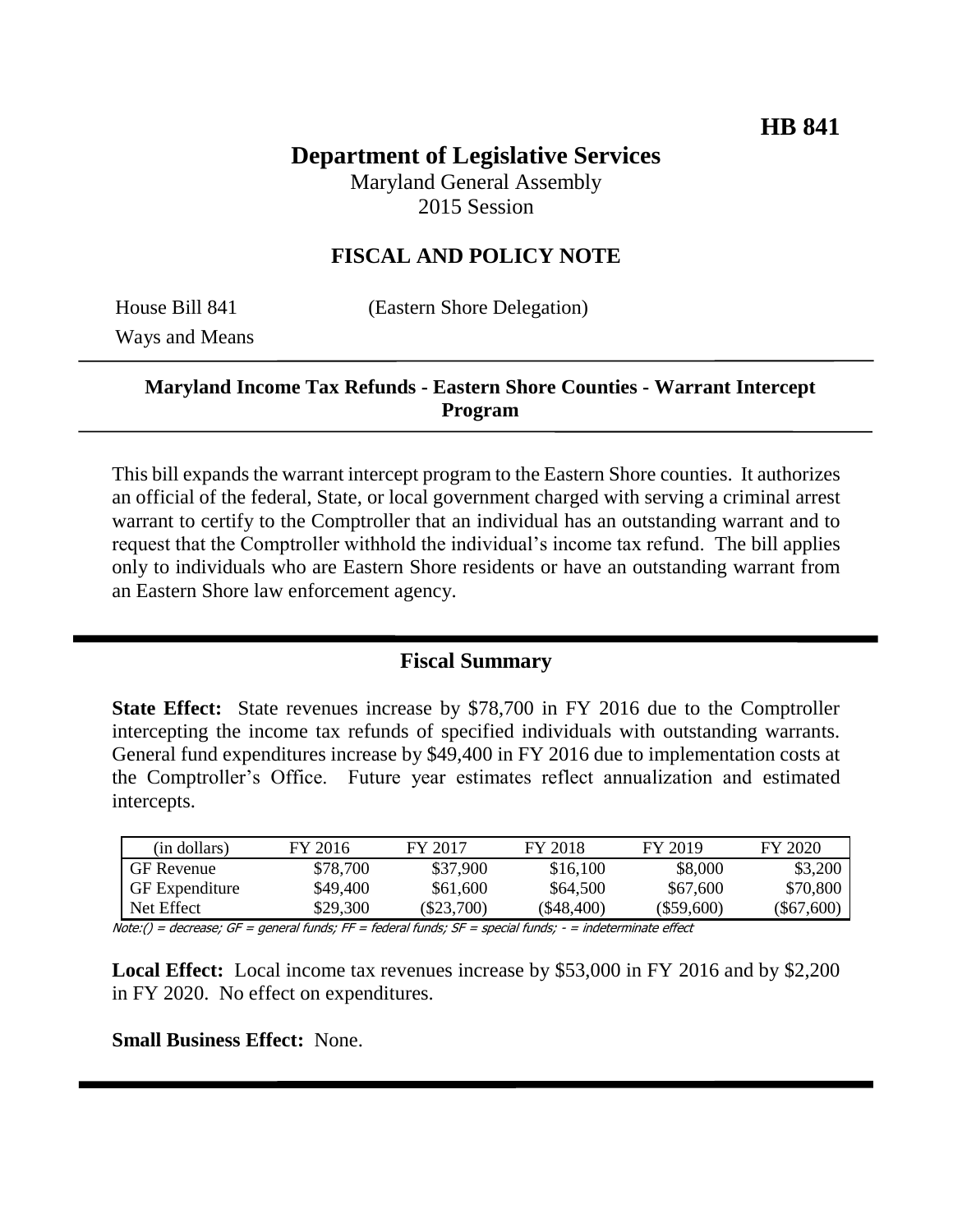#### **Analysis**

**Current Law:** The warrant intercept program authorizes an official of the federal, State, or local government charged with serving a criminal arrest warrant to certify to the Comptroller that an individual who is either a Maryland resident or who receives income from Maryland has an outstanding warrant and to request that the Comptroller withhold the individual's income tax refund. For any individual for which a certification of an outstanding warrant is received, the Comptroller is required to withhold the individual's income tax refund and notify the individual of the certification of an outstanding warrant. The Comptroller may not withhold a refund if the individual is an active duty member of the U.S. Armed Forces or files a joint income tax return.

The program applies only to individuals who are residents of or have an outstanding warrant from Anne Arundel County, Washington County, or Baltimore City. The Anne Arundel County warrant intercept program terminates September 30, 2018, and the Washington County and Baltimore City programs terminate September 30, 2019.

**Background:** Chapter 451 of 2012 established the warrant intercept program for Anne Arundel County. Chapter 213 of 2013 extended the termination date of the Anne Arundel County warrant intercept program by five years to September 30, 2018. Chapter 590 of 2014 extended the program to Washington County, and Chapter 594 of 2014 extended the program to Baltimore City.

The Comptroller's Office is required to annually report specified information about the program. In the first two reports, which applied only to Anne Arundel County, the Comptroller's Office reported that it had intercepted in each year an average of \$315,100 in State and local refunds from 420 individuals. Of the amount held, about 75% of the refunds were released within the same year as the individuals satisfied the outstanding warrants. An additional 12% of the refunds were released in the next year. The Comptroller's Office notes that a significant portion of the outstanding warrants cannot be linked to the tax system because of missing identifying information (principally Social Security numbers). The report anticipates that the program will expand to Baltimore City and Washington County in calendar 2015. The Comptroller's Office estimated that there were about 200,000 outstanding warrants statewide, of which 22,240 were from the nine Eastern Shore counties.

**State Fiscal Effect:** The bill extends the warrant intercept program to the nine Eastern Shore counties – Caroline, Cecil, Dorchester, Kent, Queen Anne's, Somerset, Talbot, Wicomico, and Worcester. Based on the requirements of the bill, the estimated number of individuals who file income tax returns and are owed refunds, the number of warrants that will be matched to an income tax refund, and the amount of refunds held in the first two years of the Anne Arundel County program, general fund revenues increase

HB 841/ Page 2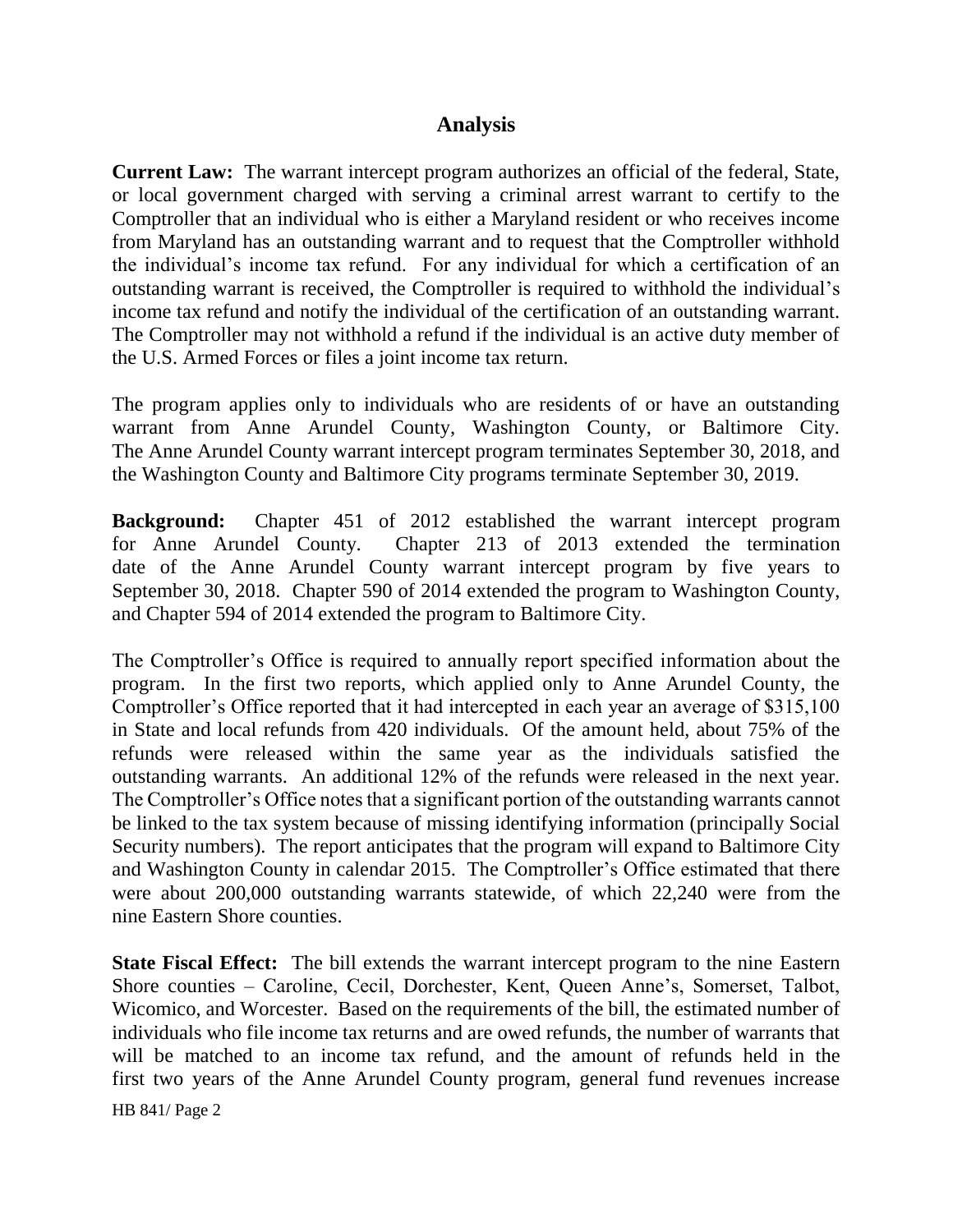by \$78,700 in fiscal 2016, as shown in **Exhibit 1**.Revenue increases are less in future years as individuals satisfy warrants and the Comptroller's Office releases income tax refunds.

# **Exhibit 1 Fiscal Impact of Legislation Fiscal 2016-2020**

|                       | <b>FY 2016</b> | <b>FY 2017</b> | <b>FY 2018</b> | <b>FY 2019</b> | <b>FY 2020</b> |
|-----------------------|----------------|----------------|----------------|----------------|----------------|
| <b>Revenues</b>       |                |                |                |                |                |
| Income Taxes Withheld | \$78,700       | \$37,900       | \$16,100       | \$8,000        | \$3,200        |
| <b>Expenditures</b>   |                |                |                |                |                |
| Comptroller's Office  | 49,400         | 61,600         | 64,500         | 67,600         | 70,800         |
| <b>Net Impact</b>     | \$29,300       | $(\$23,700)$   | $(\$48,400)$   | $(\$59,600)$   | $(\$67,600)$   |
|                       |                |                |                |                |                |

General fund expenditures increase by \$49,400 in fiscal 2016, which accounts for the bill's October 1, 2015 effective date. This estimate reflects the cost of hiring one revenue specialist at the Comptroller's Office to implement the bill. It includes a salary, fringe benefits, one-time start-up costs, and ongoing operating expenses.

| Position                          |          |
|-----------------------------------|----------|
| <b>Salary and Fringe Benefits</b> | \$44,649 |
| <b>Operating Expenses</b>         | 4,724    |
| <b>Total FY 2016 Expenditures</b> | \$49,373 |

Future year expenditures reflect full salaries with annual increases and employee turnover as well as annual increases in ongoing operating expenses.

**Local Fiscal Effect:** Based on the program implementation in Anne Arundel County, it is assumed that any additional costs to implement the program can be absorbed within existing budgeted resources. Local income tax revenues increase by \$53,000 in fiscal 2016, \$25,500 in fiscal 2017, \$10,800 in fiscal 2018, \$5,400 in fiscal 2019, and \$2,200 in fiscal 2020. Most of these revenues are for the Eastern Shore counties.

# **Additional Information**

**Prior Introductions:** None.